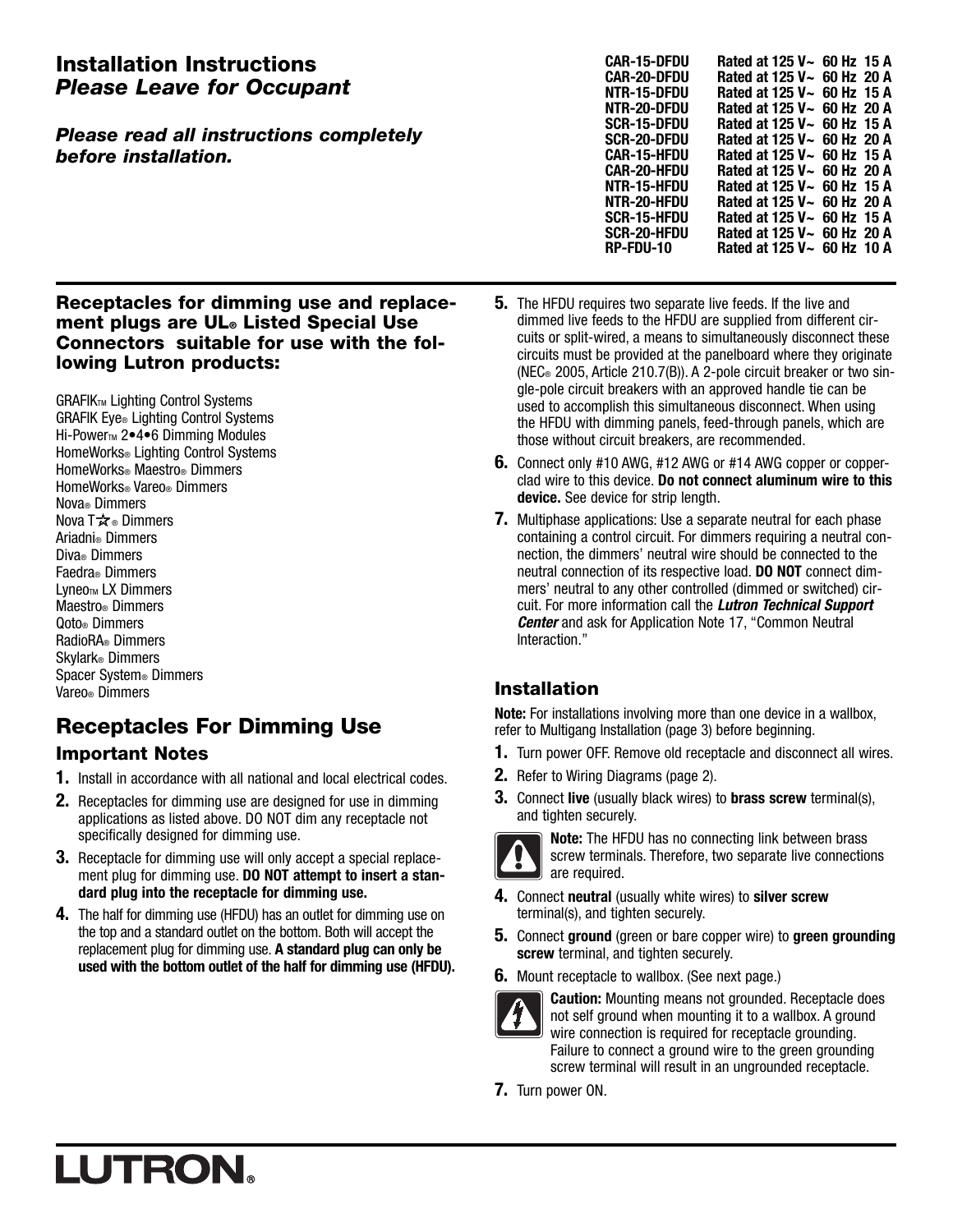## Wiring Diagrams

Wiring Notes:

- 1. Wire terminals accept #10 AWG, #12 AWG or #14 AWG wire. Solid copper or copper clad wire only.
- 2. See device for proper strip length of wires.

## Duplex For Dimming Use (DFDU)

#### Loads plugged into these outlets will dim together.



#### Each outlet will dim independently.



\*\* NOTE: To control each outlet of the receptacle independently, cut off the con**necting link between the brass screws with a wire cutter.**

## Half For Dimming Use (HFDU)

#### Top outlet will dim and bottom outlet will remain live.



#### Top outlet will dim and bottom outlet is controlled by a switch.



## Mounting

- **1.** Push wires into wallbox, allowing room for receptacle to be inserted. Do not pinch wires between wallbox and receptacle.
- **2.** Mount receptacle to wallbox using screws provided.
- **3.** Replace wallplate adapter (if removed) and snap on wallplate.



## Cleaning Instructions

**Clean receptacles with a soft damp cloth only.** Do not use any chemical cleaners.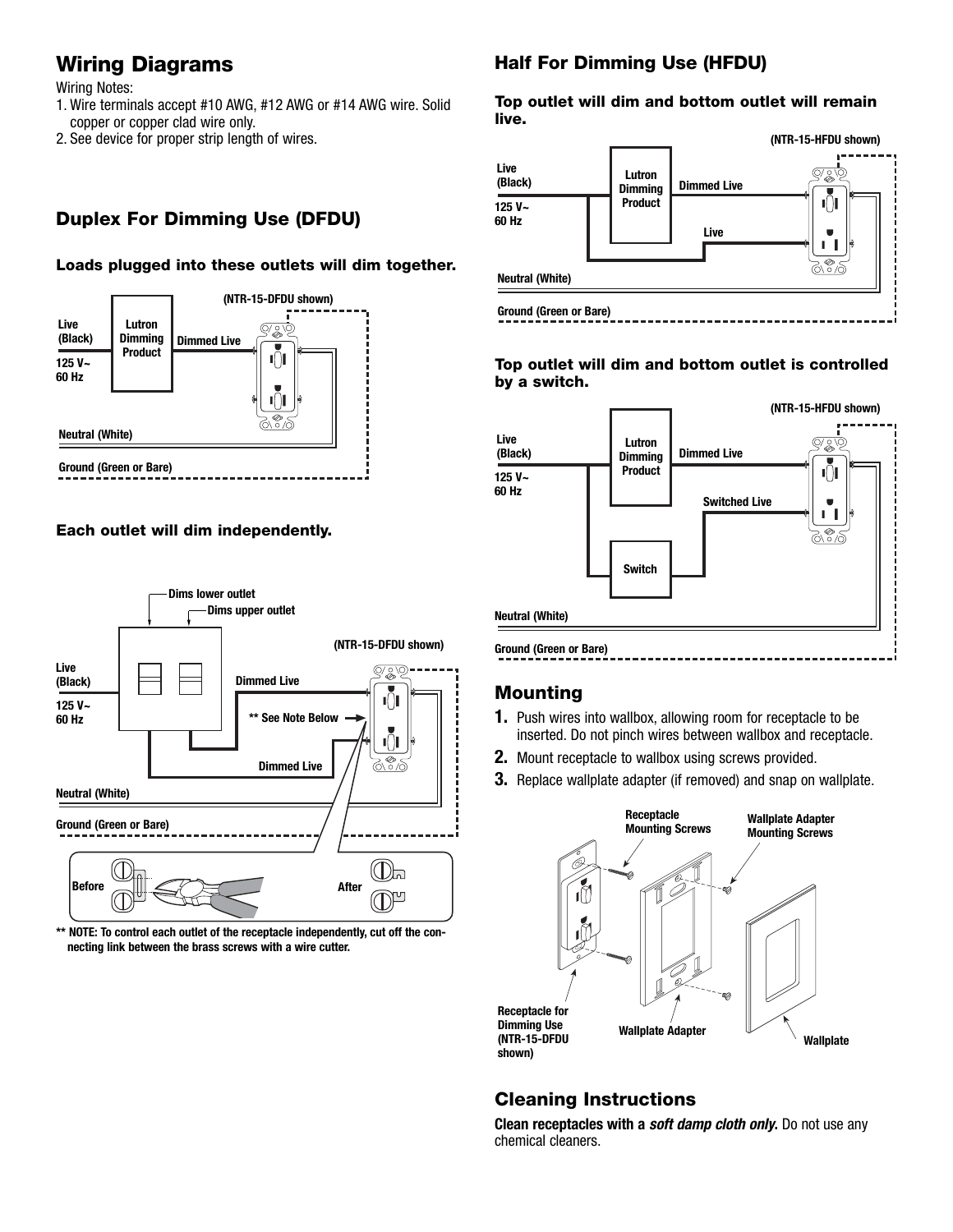## Multigang Installation

Multiple controls and receptacles can be installed in a common gangable wallbox or a series of interconnected wallboxes for a clean, consolidated appearance. Lutron multigang wallplates are available to complete the installation. Refer to instruction sheet supplied with multigang wallplates for installation.

For new installations, controls and receptacles can be ganged without removing side sections, but, to reduce the size of the multigang installation or to fit existing wallboxes, inner side sections must be removed.

**Note:** When ganging any combination of small and large controls, place all small controls on one end of the gang and all large controls on the other. All receptacles with or without side sections removed are considered small. Use the chart below to determine the number of required gangable wallboxes.

## Side Sections Removed

#### **Wallbox Requirement Chart**

|          | <b>Number of Small Controls</b> |    |    |    |    |    |    |  |
|----------|---------------------------------|----|----|----|----|----|----|--|
|          |                                 |    |    |    |    |    |    |  |
|          |                                 |    |    |    |    |    |    |  |
| Number   |                                 |    |    |    | :5 | h  |    |  |
| of Large |                                 | 3  | ۰h | 6  |    | 8  |    |  |
| Controls |                                 | :C |    | 8  | 9  | 10 |    |  |
|          |                                 |    |    | 10 |    | 19 | 13 |  |

Remove inner side sections from controls or receptacles. Using pliers, bend side sections up and down until they break off.



## No Side Sections Removed

#### **Wallbox Requirement Chart**

|          | <b>Number of Small Controls</b> |  |  |     |  |    |  |
|----------|---------------------------------|--|--|-----|--|----|--|
|          |                                 |  |  |     |  |    |  |
|          |                                 |  |  | 1+1 |  |    |  |
| Number   |                                 |  |  | n   |  |    |  |
| of Large |                                 |  |  |     |  |    |  |
| Controls |                                 |  |  | 11  |  |    |  |
|          |                                 |  |  |     |  | 'n |  |

**Note:** When ganging an even number of small controls with side sections intact, use gangable 3 in. x 2 in. wallboxes. Space an additional wallbox 3/4 in. apart from the other wallboxes. A 3/4 in. chase nipple is recommended as a spacer between wallboxes.

**Example:** Wallbox arrangement required for ganging 4 small controls with no side sections removed:



# Replacement Plug For Dimming Use

#### Important Notes

- **1. Caution:** Plug for **lamp loads only.** Check that the dimmer load type matches the load type of the lamp being used (i.e., incandescent, magnetic low-voltage, electronic low-voltage, fluorescent, etc.).
- **2.** Check that the load rating does not exceed the rating of the lamp cord.
- **3.** This plug is intended for use with Lutron receptacles for dimming use. It can also be used with standard receptacles.
- **4.** Installation of this plug on a lamp cord will permanently change the lamp cord.
- **5. Not for use with lamp cords requiring a ground wire connection.**
- **6.** Plug intended for use with SPT-2 18/2 (0.250 in.—0.270 in. major diameter) wires (6.35 mm—6.86 mm).
- **7. DO NOT** install on extension cords.
- **8.** Plug rated for 125 V~ 60 Hz 10 A.

### Installation

- **1.** Unplug lamp cord.
- **2.** Cut old plug off unplugged lamp cord using a pair of wire cutters.
- **3.** Strip the insulation on the lamp cord as shown below. Do not tin wires.



- **4.** Wires will be secured between the blade surface and the square wire clamp. See Plug Wiring Diagram. Using a screwdriver:
	- •Connect the **neutral** wire (always the wire with the grooved insulation or a stripe) to the **polarized (larger)** blade. Tighten screw with a torque of 12 in.-lbs (1.4 N•m).
	- •Connect the **live** wire to the **non-polarized (smaller)** blade. Tighten screw with a torque of 12 in.-lbs  $(1.4 \text{ N}\cdot\text{m})$ .
- **5.** Insert the base of the plug into the support side (the part without the screw assembled in it). The final cord exit direction can be determined by the orientation of the support side with respect to the base (see Plug Assembly Diagram 1 for details).
- **6.** Secure the lamp cord inside the plug by feeding the cord around the series of walls found on the support side, starting near the screw terminals and working towards the cord opening.
- **7.** *Gently* pull the excess cord through the cord opening once it has been secured in place.
- **8.** Slide the cover side (the part with the screw assembled in it) of the plug in place and secure it by tightening the screw until snug.
- **9.** Plug the lamp into the Lutron receptacle for dimming use and test functionality.